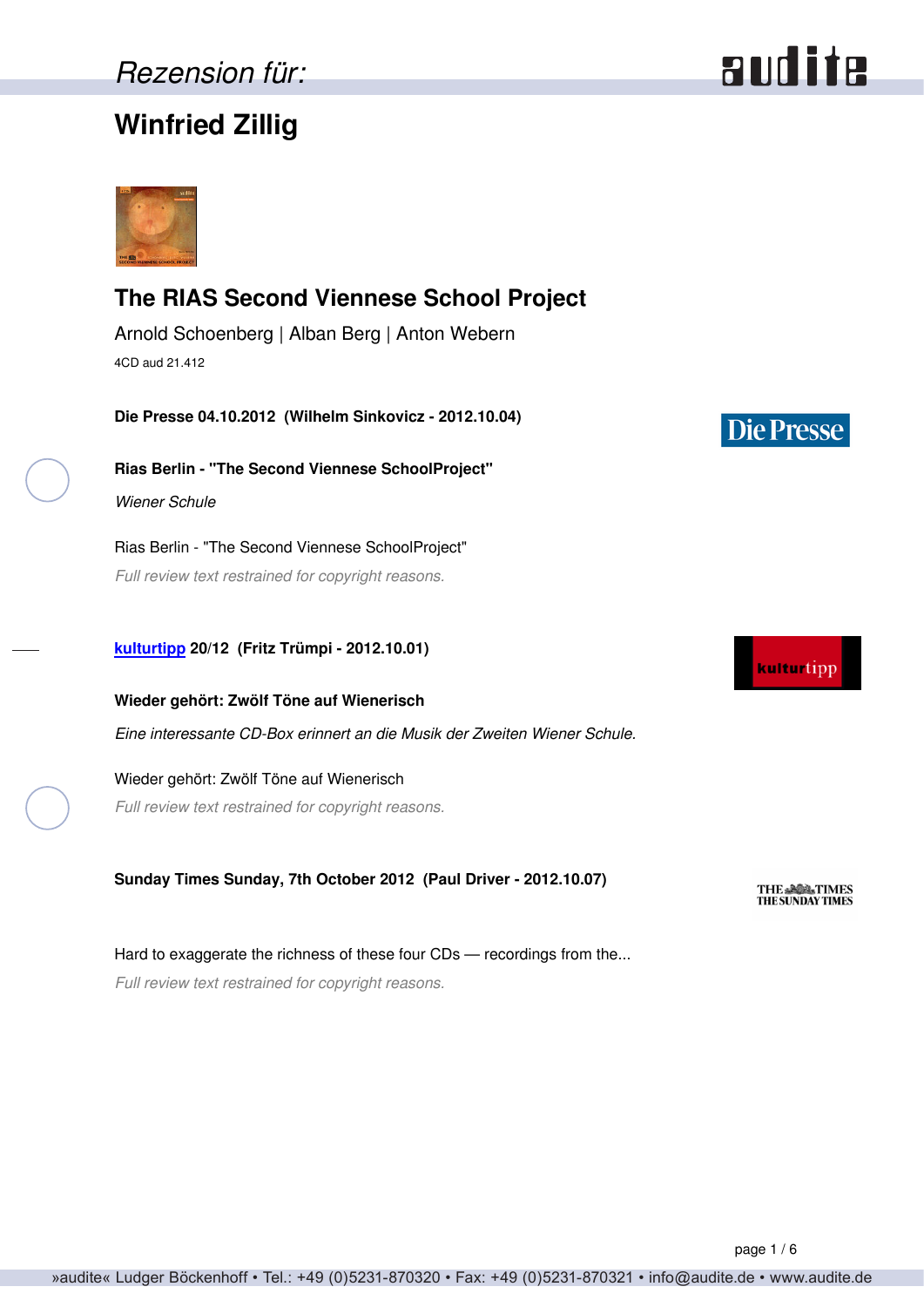## **WDR 3 WDR 3 TonArt: Montag, 05.11.2012 (Arnd Richter - 2012.11.05)**

#### **The RIAS Viennese School Project**

#### The RIAS Viennese School Project

*Full review text restrained for copyright reasons.*

#### **The Guardian Wednesday 5 December 2012 (Andrew Clements - 2012.12.05)**

This fascinating anthology brings together recordings of works by Schoenberg,...

*Full review text restrained for copyright reasons.*

#### **Frankfurter Allgemeine Zeitung Freitag, 4. Januar 2013 (Christiane Tewinkel - 2013.01.04)**

**Nur eine mopsfidele junge Schachtel zu viel**

*Arnold Schönberg und seine Schüler in raren historischen Aufnahmen – und dazu ein famoses Liedprojekt*

Es nimmt nicht wunder, dass das "Buch der hängenden Gärten" auch in einem anderen umfangreichen Album eine zentrale Position einnimmt, nämlich der hervorragend dokumentierten Neuauflage von historischen Aufnahmen aus den Jahren 1949 bis 1965, dem "Second Viennese School Project" mit Werken von Arnold Schönberg, Alban Berg und Anton Webern, mit Interpreten aus deren engerem und weiterem Umfeld.

*Full review text restrained for copyright reasons.*

#### **Pizzicato N° 229 - 1/2013 (Steff - 2013.01.01)**

#### **Aus der RIAS-Schatzkammer**

Audite veröffentlicht eine Vierer-Box mit den Aufnahmen der Zweiten Wiener Schule zwischen 1949 und 1965. Es ist natürlich unmöglich, an dieser Stelle auf alle eingespielten Werke einzugehen, aber man muss doch einige herausheben: Von Schönberg den 'Pierrot lunaire' mit Irmen Burmester von 1949, Fricsays Interpretation der Kammersymphonie und das Klavierkonzert mit Peter Stadlen und dem Dirigenten Winfred Zillig. Dann die Fantasie mit Tibor Varga, Violine und Ernst Krenek, Klavier, sowie Eduard Steuermanns Aufnahmen der Klavierstücke. Von Berg die Lyrische Suite mit dem Vegh-Quartett und die Sieben frühen Lieder mit Magda Laszlo. Und von Webern die Fünf Orchesterstücke mit Bruno Maderna aus dem Jahre 1961. Eine Sammlung von unschätzbarem Wert! Und vieles klingt hier bedeutend moderner, als es heute gespielt wird!

Eine weitere Box ist dem ukrainischen Violinisten Bronislav Gimpel gewidmet. Gimpel war ein Vollblutmusiker, dessen Interpretationen der russischen Tradition verbunden sind. Wenn sie heute auch ein bisschen altmodisch und überzeichnet erscheinen, so kann sich doch niemand ihrer Kraft widersetzen. Ich muss sagen, dass ich das Sibelius-Konzert in keiner anderen Aufnahme so düster und dramatisch erlebt

page 2 / 6





aud ite



theguardian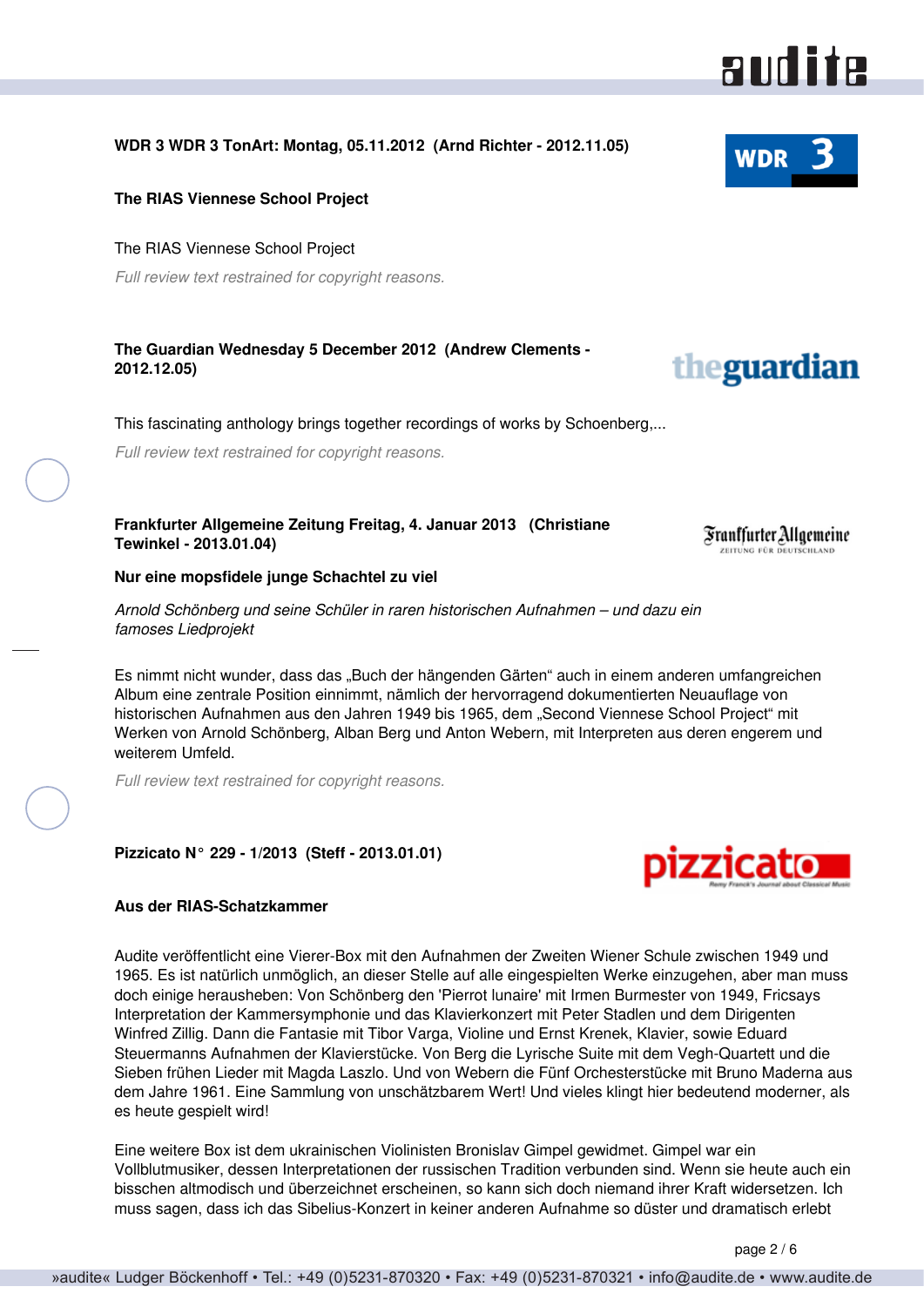

habe, wie mit Gimpel, dem RIAS-Orchester und Fritz Lehmann am Pult. Diese durch und durch romantische Wiedegabe besitzt eine Tiefe und Ausdruckstärke, die einfach atemberaubend sind. Wie dieses Sibelius Konzert muss man auch das 2. Violinkonzert von Karol Szymanowski als eine absolute Referenzeinspielung ansehen. Erstaunlich, zu welcher Homogenität der aus dem Vollen schöpfende Violinist und der nicht minder engagierte Dirigent Arthur Rother finden. Die übrigen Werke besitzen nicht ganz dieselbe Unmittelbarkeit. Zwar glänzt Gimpel auch in Wieniawski-Konzert, doch Alfred Gohlke bleibt als Dirigent bescheiden, ebenso die Leistung des Orchesters. Die Violinsonaten von Schubert, Mendelssohn-Bartholdy, Schumann, Janacek und Tartini sind sehr speziell, doch zeugen sie von der großen Musikalität Gimpels. Heute würde man diese Kammermusik kaum noch so spielen, aber für den Musikinteressierten sind es unschätzbare Zeitdokumente. Martin Krauses Klavierspiel ist bestenfalls begleitend, dieser Pianist besitzt nicht das künstlerische Rüstzeug, um einem genialen Violinisten wie Bronislav Gimpel ein wirklicher Partner zu sein.

**Audiophile Audition December 31, 2012 (Gary Lemco - 2012.12.31)**



GRAMOPHON

As it becomes apparent, perhaps painfully, that most of the music represented as...

*Full review text restrained for copyright reasons.*

**Kulimu 38. Jg. (2012), Heft 3 (alu - 2012.12.01)**



Das RIAS Neue Wiener Schule Projekt vereinigt auf 4 CDs maßstabsetzende...

*Full review text restrained for copyright reasons.*

**Gramophone February 2013 (Rob Cowan - 2013.02.01)**



*Two valuable collections of trailblazing European modernism*

The claim that a particular performance carries historical weight doesn't necessarily guarantee its interpretative significance. However, Audite's four-disc set devoted to The RIAS Second Viennese School Project, which is centred around German Radio tapes dating from between 1949 and 1965, relates a voyage of musical discovery that becomes all the more affecting when you consider that it features creative exiles who only a few years earlier had been deemed local degenerates. Everywhere throughout this wonderful collection you sense unprecedented levels of musical involvement, whether from Irmen Burmester performing Schoenberg's Pierrot lunaire in 1949 (often switching from Sprechstimme declamation to sensitive singing) or Peter Stadlen playing the Piano Concerto under Winfried Zillig during the same year.

Among the more unexpected treasures are performances of Schoenberg's First Chamber Symphony and, especially memorable, three movements from the Suite in the Old Style, both under Ferenc Fricsay, while Suzanne Danco haunts the 15 songs that make up The Book of the Hanging Gardens with musical intelligence and a clear, expressive tone that emerges as less shrill than on other commercial recordings.

Eduard Steuermann (a Humperdinck and Schoenberg pupil) offers supremely natural renditions of the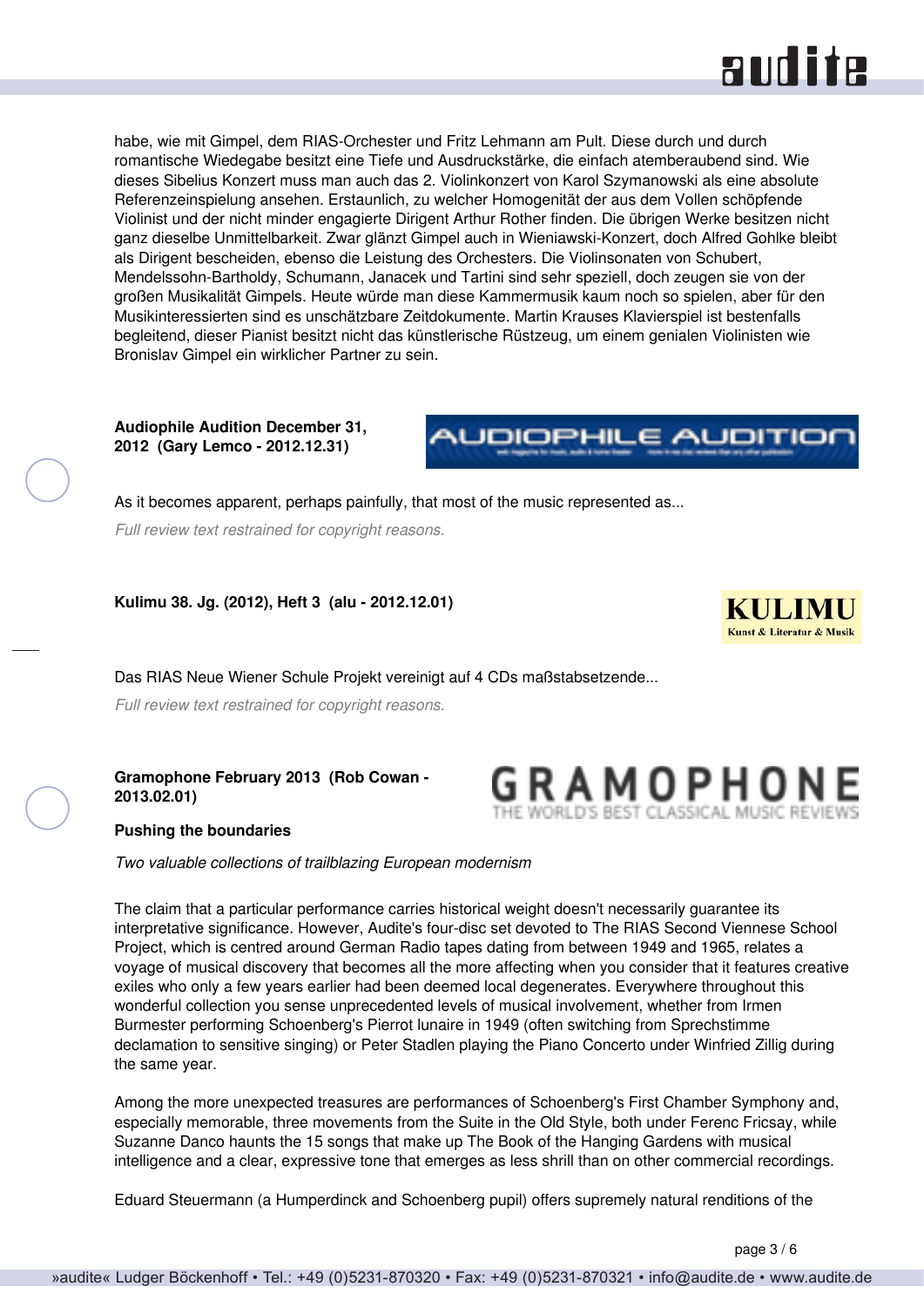Piano Pieces Opp 11, 19 and 23 – he could as well have been playing Brahms – and among the chamber performances featured are Berg's Lyric Suite, where the Vegh Quartet focus the score's every shifting shade, and a performance of Schoenberg's String Trio by Erich Röhn, Ernst Doberitz and Arthur Troester that sounds as if the players are staking their very lives on maximum communication. Two very different performances of Schoenberg's Phantasy for violin and piano find Tibor Varga sporting a fast vibrato in 1951, with Ernst Krenek a considerate duo partner, and a more cerebral Rudolf Kolisch partnered by Alan Willman in 1953.

As to Webern, Arthur Rother builds a delicately voiced but powerful account of the Passacaglia (1965) and from four years earlier Bruno Maderna attends to the Op 10 pieces with something resembling a watchmaker's care over detail. Both performances feature the Berlin Radio Symphony. Other items are performed by the soprano Evelyn Lear, Magda László (in Berg's Seven Early Songs), the husband-and-wife team of violinist Andre Gertler and pianist Diane Anderson, the clarinettist Heinrich Geuser, the Bastiaan Quartet and the RIAS Chamber Choir. The mono broadcast recordings have been very smoothly transferred, there's an excellent booklet and I would call this set both historically important and musically rewarding. […]

#### **[Preis der Deutschen Schallplattenkritik](http://www.schallplattenkritik.de) 1/2013 (Wilhelm Sinkovicz - 2013.02.15)**

#### **PdSK Bestenliste 1-2013**

#### *Historische Aufnahmen Klassik*

Bis heute gilt die Musik der sogenannten zweiten Wiener Schule rund um Arnold Schönberg als schwierig. Dass der Zugang nicht schwerfallen muss, haben die Produzenten von RIAS Berlin schon vor einem halben Jahrhundert bewiesen: Musiker, die großteils ihr Wissen über die Interpretationen von Werken Schönbergs, Bergs und Weberns noch aus erster Hand erhalten haben, schrieben für das Radio Interpretationsgeschichte. Nun stehen ihre Aufnahmen auf CD zur Verfügung. Erstaunlich, dass manches bis heute nicht klarer, transparenter, ja, "musikantischer" realisiert worden ist!

#### **[www.opusklassiek.nl](http://www.opusklassiek.nl) maart 20123 (Aart van der Wal - 2013.03.01)**

Het meest fascinerende aspect van deze prachtuitgave is dat we niet alleen dicht...

*Full review text restrained for copyright reasons.*

#### **Diapason N° 613 Mai 2013 (Patrick Szersnovicz - 2012.05.01)**

#### **La deuxième école deVienne**

«Ma musique n'est pas moderne, elle est mal jouée», disait Schönberg, conscient du manque de professionnalisme de certains de ses interprètes, pas forcément les moins enthousiastes. Réalisée (en studio ou live)depuis l'après-guerre jusqu'au début des années 1960 par la Radio de Berlin, la présente anthologie d'enregistrements inédits rassemble plusieurs artistes, principalement d'outre-Rhin, engagés à l'époque en faveur de Schönberg, Berg et Webern – il ne manque que Scherchen et Rosbaud –, certains étant aussi compositeurs (Krenek, Zillig, Maderna) ou même musicologue (Rufer).





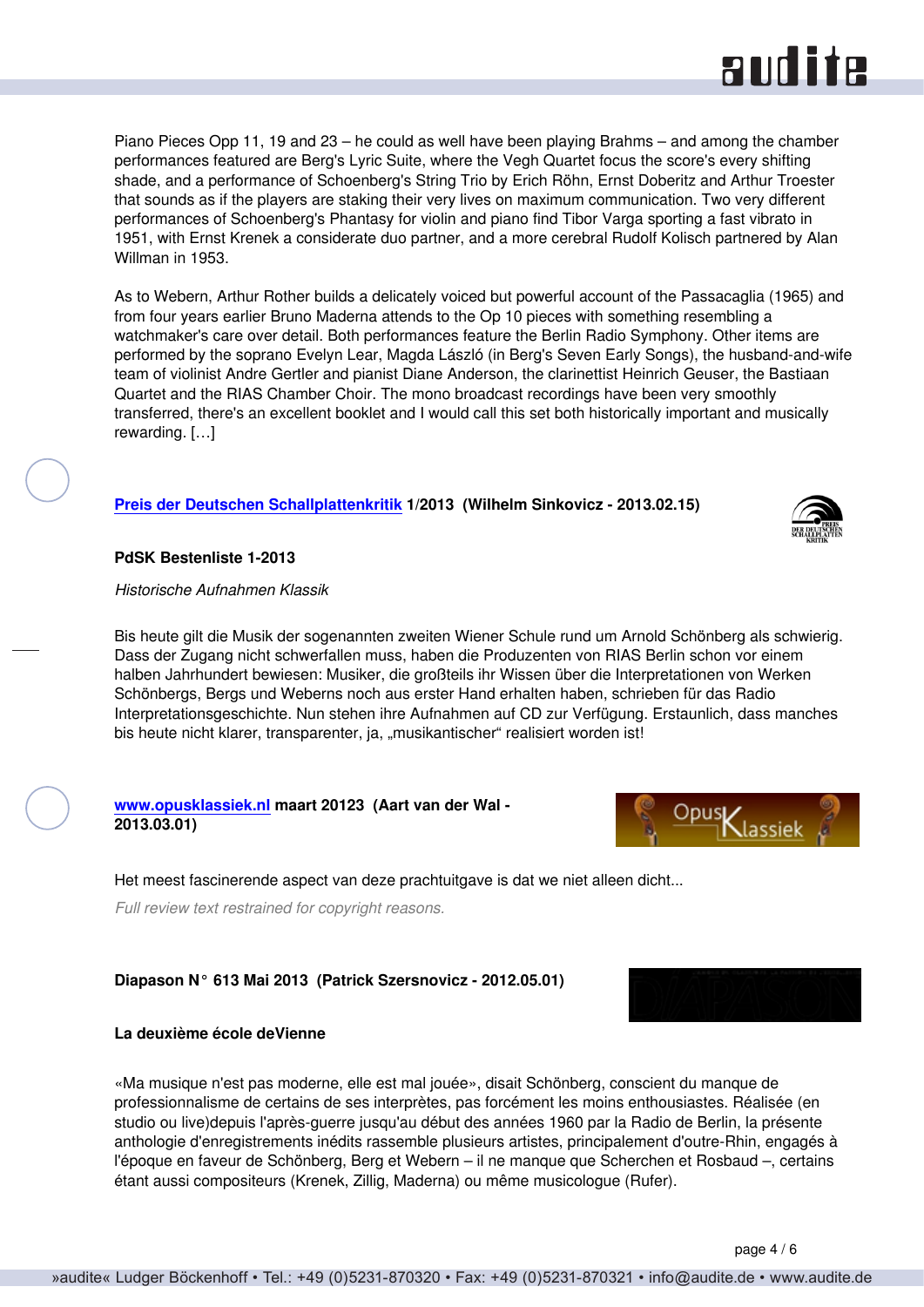# **RUD ite**

La ferveur domine dans ces lectures d'attrait inégal mais souvent passionnantes, et toujours révélatrices des questions qui se sont d'abord posées pour bien jouer Schönberg et son école. Parfois l'interprétation n'est pas au niveau des intentions: malgré la compétence des chefs (Zillig, Fricsay), les musiciens du RIAS (Concerto pour piano, Symphonie de chambre op. 9) ou les Berliner Philharmoniker (extraits de la Suite pour cordes) ne semblent pas toujours comprendre leur role. Ailleurs, les problèmes d'assimilation instrumentale, technique, voire esthétique sont mieux résolus et ne compromettent en rien la direction puissante et romantique d'Arthur Rother dans la Passacaille de Webern ni celle, inventive, lumineuse, de Maderna dans ses Cinq pièces op. 10. Le Pierrot lunaire avec Josef Rufer à la baguette (1949) pèche par un manque de soin dans la sonorité, les instruments devenant d'une couleur agressive, alors que la récitante Irmen Burmester est remarquable.

Les solistes réunis ad hoc (Doberitz, Röhn, Troester) pour l'essentiel Trio à cordes op. 45, sommet de l'oeuvre de Schönberg, tout comme le Quatuor Vegh dans la Suite lyrique sont saisissants par leur modernisme anguleux, leur intensité dramatique et leur constante prise de risques, qui font oublier quelques imprécisions techniques et une texture d'ensemble peu équilibrée. Enfin, découvrir Suzanne Danco dans le grand recueil du Livre des jardins suspendus, Rudolf Kolisch ou Tibor Varga dans la Fantaisie op. 47, André Gertler et Diane Andersen dans les Pièces op. 7 de Webern ou Eduard Steuermann – qui a fasciné toute une génération de pianistes, à commencer par Alfred Brendel – dans les Klavierstücke op. 11, 19 et 23 vaut largement le détour.

**ClicMag janvier 2013 (NMN - 2013.01.01)**

Tous les enregistrements présents sur cette compilation des trois... *Full review text restrained for copyright reasons.*

**[Musica](http://www.rivistamusica.com) N° 245 - Aprile 2013 (Piero Rattalino - 2013.04.01)**

Il titolo che spicca sulla copertina del box è «Second Viennese School... *Full review text restrained for copyright reasons.*

**[klassik.com](http://www.klassik.com) 25.08.2013 (Frank Fechter - 2013.08.25) source: [http://magazin.klassik.com/reviews/revie...](http://magazin.klassik.com/reviews/reviews.cfm?TASK=REVIEW&RECID=23438&REID=14579)**

#### **Archiv der Zweiten Wiener Schule**

Archiv der Zweiten Wiener Schule

*The Rias Second Viennese School Project – Werke von Schönberg, Berg & Webern*

*Full review text restrained for copyright reasons.*



**Clic Musique!** 

page 5 / 6